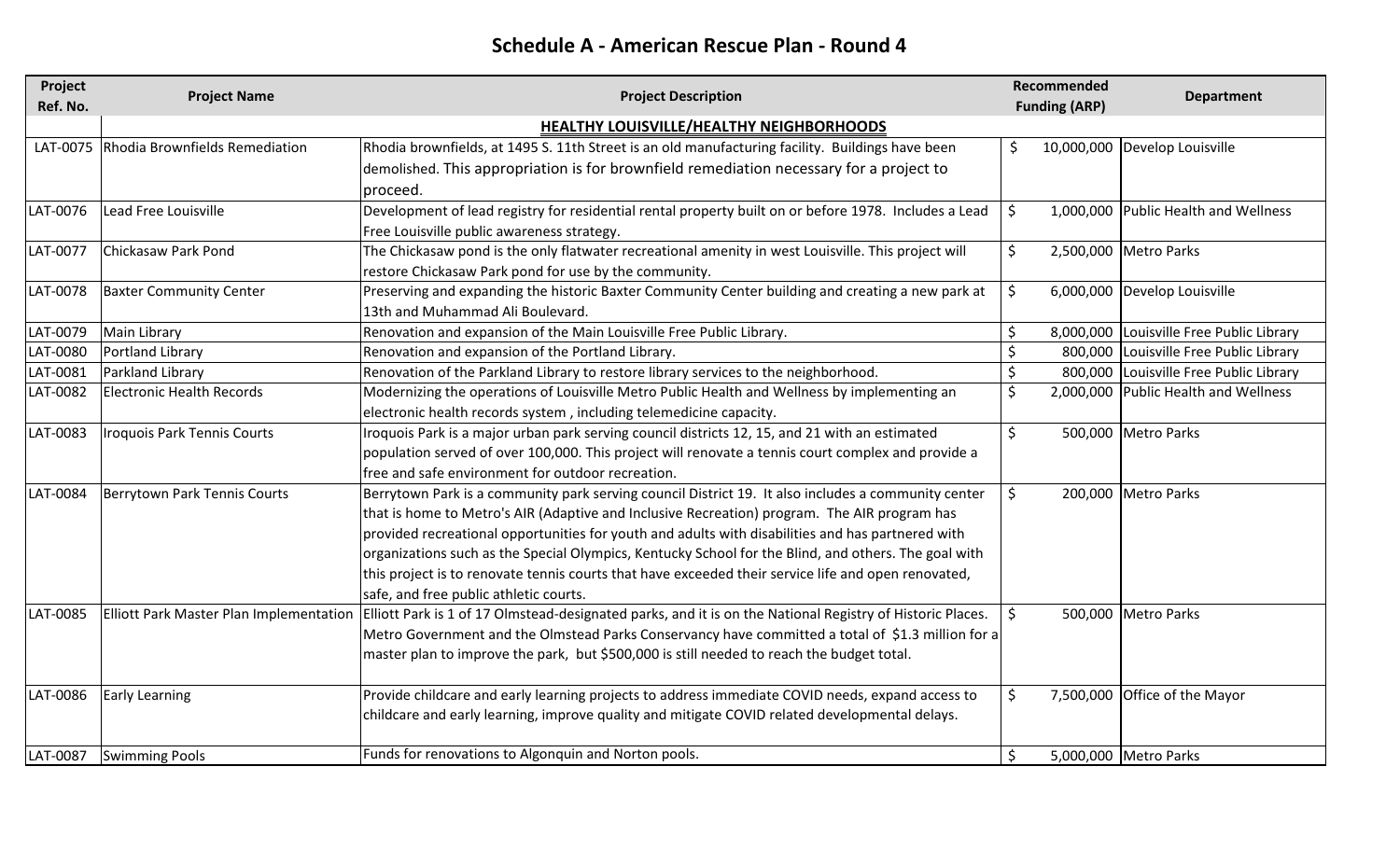## **Schedule A - American Rescue Plan - Round 4**

| Project<br>Ref. No. | <b>Project Name</b>               | <b>Project Description</b>                                                                               | Recommended<br><b>Funding (ARP)</b> | <b>Department</b>                        |
|---------------------|-----------------------------------|----------------------------------------------------------------------------------------------------------|-------------------------------------|------------------------------------------|
| AT-0088             | Fern Creek Library                | Reopen a library branch in the Fern Creek area. Ideally, the branch would be located farther south on    | \$                                  | 5,000,000 Louisville Free Public Library |
|                     |                                   | the Bardstown Road corridor than the previous location, in recognition of the growing population in      |                                     |                                          |
|                     |                                   | the southeastern part of the county and outside of the Gene Snyder Freeway.                              |                                     |                                          |
| LAT-0089            | Broadband                         | Improve or provide access to broadband internet services in the Louisville Metro area.                   | \$                                  | 2,000,000 Civic Innovation and           |
|                     |                                   |                                                                                                          |                                     | Technology                               |
|                     |                                   | <b>TOTAL - Healthy Louisville/Healthy Neighborhoods</b>                                                  | 51,800,000                          |                                          |
|                     |                                   |                                                                                                          |                                     |                                          |
|                     |                                   | <b>PUBLIC SAFETY</b>                                                                                     |                                     |                                          |
| LAT-0090            | Office of Youth Development       | Funding for a three year comprehensive and accessible Youth Development System for Louisville            | S                                   | 8,500,000 Office of Safe & Healthy       |
|                     |                                   | Youth (10-24) to access a variety of services and programs and improve public safety.                    |                                     | Neighborhoods (OSHN)                     |
|                     |                                   | <b>TOTAL-Public Safety</b>                                                                               | 8,500,000                           |                                          |
|                     |                                   |                                                                                                          |                                     |                                          |
|                     |                                   | <b>COMPLIANCE AND REPORTING</b>                                                                          |                                     |                                          |
| LAT-0059            | <b>Compliance and Reporting</b>   | This amount is reserved for meeting Louisville Metro's significant compliance and reporting              | \$.                                 | 5,000,000 Office of Management &         |
|                     |                                   | responsibilities over the five year life of the grant, which Metro Council believes should be paid with  |                                     | Budget (OMB)                             |
|                     |                                   | ARP funds.                                                                                               |                                     |                                          |
|                     |                                   |                                                                                                          |                                     |                                          |
|                     |                                   | <b>TOTAL - Compliance and Reporting</b>                                                                  | 5,000,000<br>-Ś                     |                                          |
|                     |                                   |                                                                                                          |                                     |                                          |
|                     |                                   | <b>PUBLIC HEALTH</b>                                                                                     |                                     |                                          |
| LAT-0058            | COVID-19 Response and Vaccination | Focus on COVID essentials for FY23.                                                                      | \$                                  | 12,587,000 Public Health & Wellness      |
|                     | Activities, Continuation          |                                                                                                          |                                     |                                          |
|                     |                                   | <b>TOTAL - Public Health</b>                                                                             | 12,587,000<br>-S                    |                                          |
|                     |                                   |                                                                                                          |                                     |                                          |
|                     |                                   | <b>WORKFORCE DEVELOPMENT</b>                                                                             |                                     |                                          |
| LAT-0090            | Simmons College of Kentucky       | The foundational piece to this project (\$13.3 million) is the construction of a building that addresses | \$                                  | 7,000,000 Louisville Forward             |
|                     |                                   | housing on the Simmons Campus. The \$7M to Simmons is to be matched with other funding.                  |                                     |                                          |
|                     |                                   |                                                                                                          |                                     |                                          |
|                     |                                   |                                                                                                          |                                     |                                          |